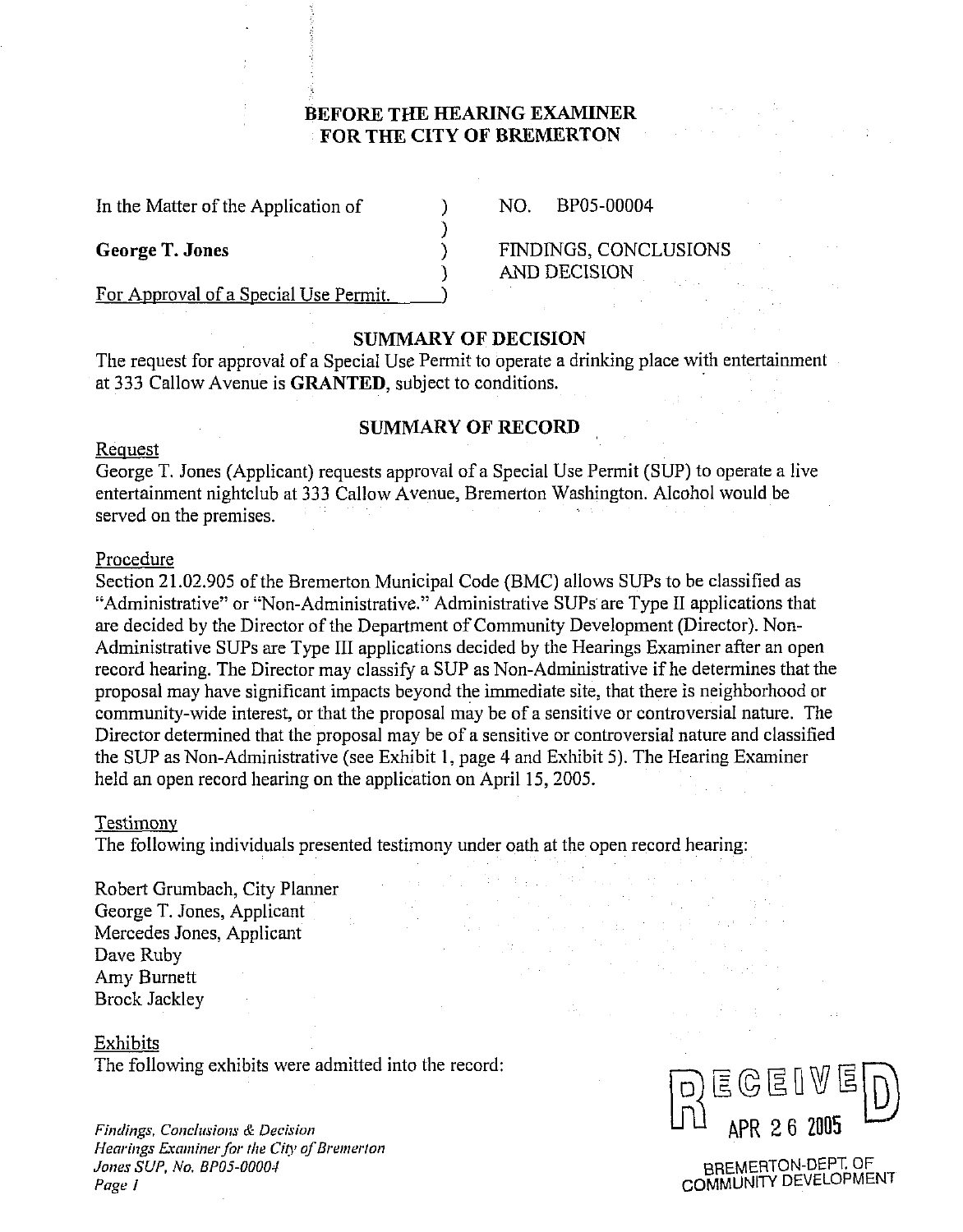- 1. Staff Report
- SUP application, including payment receipt, site plan, vicinity map and pre-submittal  $2.$ report dated January 3,2005
- 3. Comprehensive Plan Map and page LU-19 of Comprehensive Plan (Charleston District Center)
- Information on operations 4.

j

- March 28,2005 letter from Robert Grumbach to George T. Jones re: public hearing 5. required
- Notice of Public Hearing documents (includes Affidavit of Posting, Notice of Public 6. Hearing, Notice of Public Hearing as published in The Sun, Certificate of Publication, Affidavit of Mailing, Mailing List, and letter to George T. Jones dated April 5,2005), Notice of Application documents, and Determination of Completeness dated February 8, 2005
- 7. Staff comments, including from Engineering Department, Fire Department and Traffic/Bremerton Police Department
- Public comment, including letter from Brock Jackley dated February 23,2005 and letter 8. from Richard Thomas dated March 1, 2005
- 9. Copy of City of Bremerton slide presentation (15 pages total)

 $\mathbf{r}$ 

Five photographs, including two depicting Callow Avenue in the vicinity of the site, one 10. depicting the alley behind the building, and two depicting residential uses to the west of the site

Based upon the evidence admitted at the open record hearing, the Hearing Examiner enters the following Findings of Fact and Conclusions of Law:

# **FINDINGS**

- 1. The Applicant requests approval of a SUP to operate a nightclub at 333 Callow Avenue, Bremerton, Washington. Alcohol would be served on the premises. *Exhibit* 1, *pnge 3; Exhibit 2.*
- 2. The subject property is a 0.1-acre lot that is developed with the former Charleston Theater building. *Eshibit* I, *pcrges I* & 4.
- 3. The subject property and surrounding properties to the north, south, east and west are zoned Charleston District (CD). *Exhibit I, pages 1* & *2.* The intent of the CD zone is to "strengthen the business district of the Charleston neighborhood by providing a compatible combination of allowed uses, along with development standards that reflect the historical character and design limitations of the district." The zone "encourages compact and mixed use development, pedestrian activities, and retail and service businesses." *BMC 21.02.120, Figure 120.*
- 4. Within the Charleston District is a mix of residential and commercial uses, including retail, restaurant and service uses. Some of the business uses within a one-block radius of the subject property include an adult bookstore, a Christian bookstore, a furniture store, a tattoo parlor, and a gun shop. There are residential uses (duplexes and triplexes) to the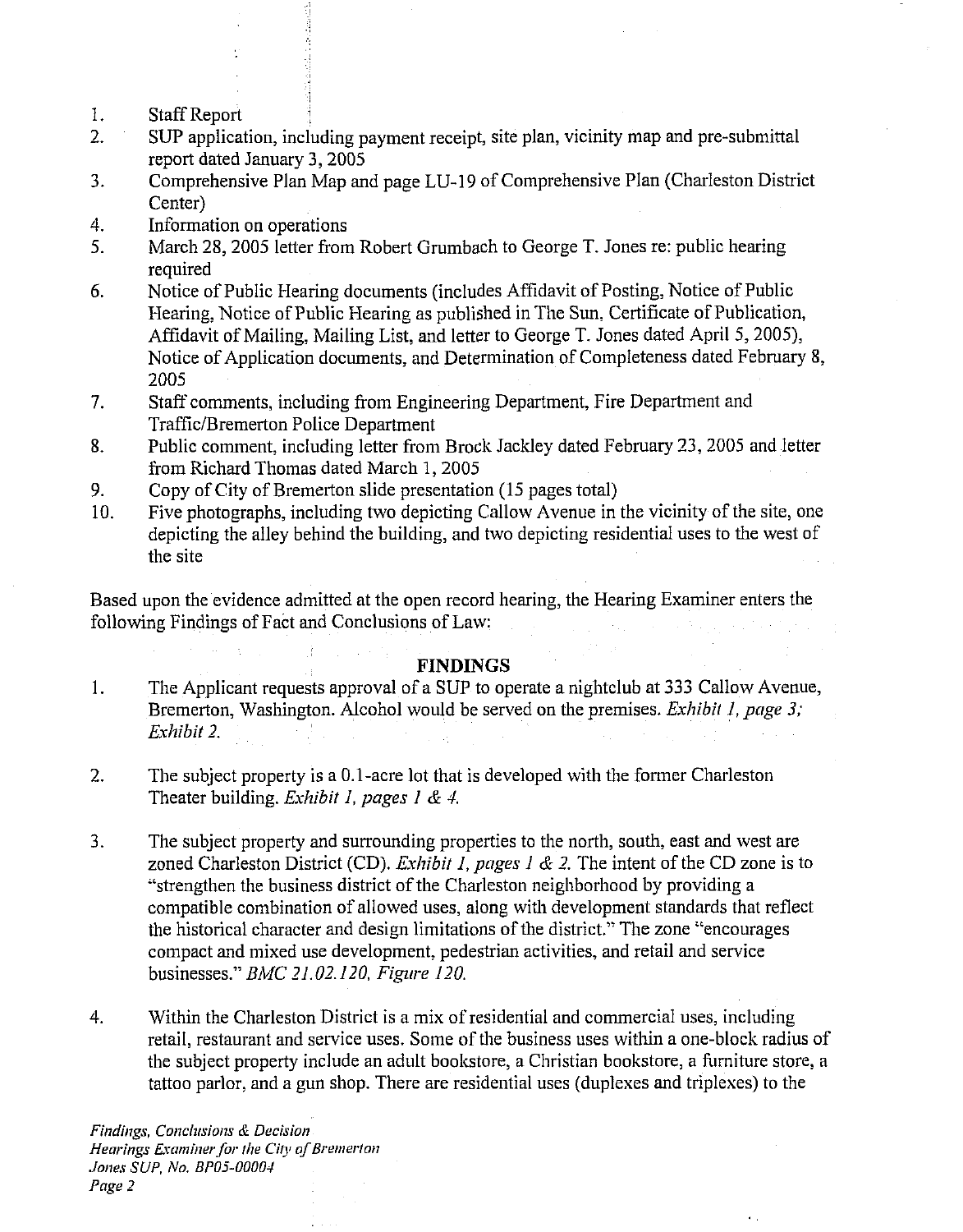west of the subject property. The residential properties are separated from the subject property by an alley. *Exhibit 1, page* **3:** *Exhibit 10.* 

- *5.* Under the use classifications established in the BMC, the proposed use is a "drinking place -- with entertainment."' Drinking places with entertainment are allowed in the CD zone upon approval of a SUP. *BMC 21.02.140, Figure 140; Exhibit I, page 4; Exhibit 9;*  **Testimony of Mr. Grumbach.**
- 6. The Comprehensive Plan designation of the subject property is Charleston District Center. The designation seeks to encourage redevelopment of the historic business district. Some of the Comprehensive Plan policies that are relevant to the proposed development include LUIH, to encourage adaptive reuse and preservation of historic elements; LUIK, to promote neighborhoods which foster interaction among residents, contribute to the well-being of citizenry, and create and sustain a sense of community and personal safety; and EC4L, to encourage a more diversified economic base to increase elasticity in the local economy. *Exhibit 1, pages 2-3.*
- 7. The proposed hours of operation are from 5:00 PM to 2:00 AM Wednesday through Sunday. Testimony of Ms. Jones.
- 8. There are no existing parking spaces on site, and none are proposed or required. BMC  $21.02.670(c)(2)$  exempts businesses within the "Charleston Business District" from the City's off-street parking and loading requirements. The subject property is within the Charleston Business District. Although no on-site parking would be provided, street parking would be available in the vicinity of the site. The evening hours of operation would mitigate potential parking conflicts because many of the other businesses in the area would be closed. *Exhibit 1, page 5; Exhibit 4; BMC 21.02.670(c)(2); BMC 21.02*, *Figure 600.*
- **9.** The change in use of the building from a theater to a nightclub changes the applicable fire code requirements. BMC 18.02.080(d)(2) requires **A-2** occupancies (i.e., nightclub, tavern or bar) to provide an automatic sprinkler system when the occupancy is 100 or more. Because the occupancy of the building is 250, a fire sprinkler system is required with the change in use. The Applicant has installed a fire sprinkler system per International Fire Code requirements. *Exhibit 1, pages 4-5; see also Eshibit A, Pre-***Submittal Report.**
- 10. The proposed change in use does not involve any new construction or expansion or the existing structure. Consequently, the use is exempt from the City's landscaping standards. *Exhibit 1, page 5; BMC 21.02.700(0).*
- 11. Utilities are available to serve the site. *Exhibit 1, page 2.*

<sup>I</sup>The **BMC** defines drinking place as "an establishment selling intoxicating beverages for consumption on the premises." *BMC 21.02.070.*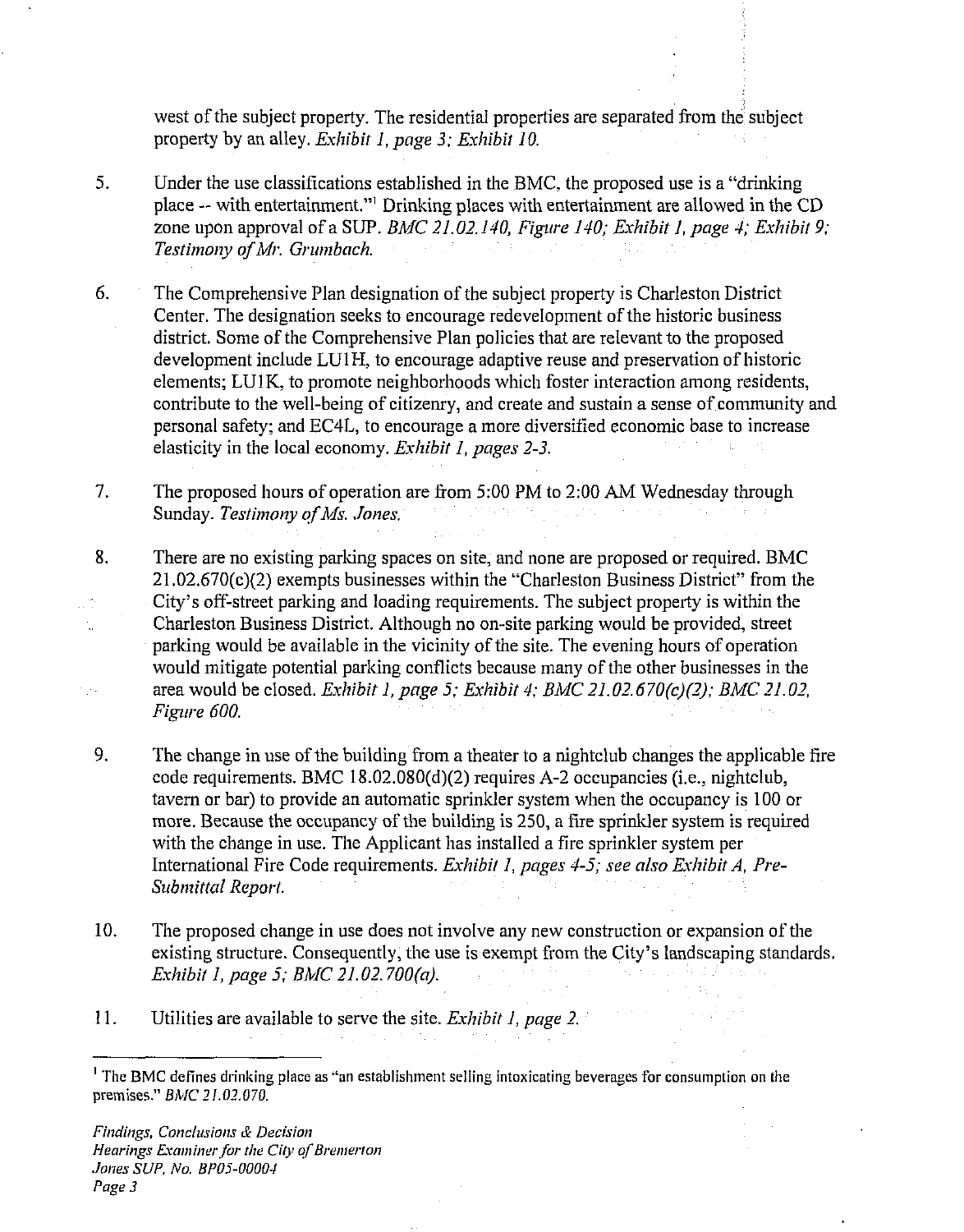- $12.$ At the open record hearing, concern was raised that the proposed use would cause the same type of negative impacts to the neighborhood as a former nightclub called Psycho Betty's. While Psycho Betty's was in business, surrounding property owners observed drug use, prostitution and vandalism. Broken bottles and drug-related debris would be left in the alley, and Psycho Betty's customers would climb onto the roofs of buildings. Some of the customers' activities caused false security alarms for surrounding business owners. *Exhibit 8; Testimony of Mr. Jackley.* There have been no similar concerns or problems with the Applicant's business since he has been in operation for about three weeks and no negative effects to the neighborhood have been observed as a consequence of the business. *Testimony of Mr. Jackley.* Public comment in support of the SUP expressed the opinion that crime in the area may be reduced by having a business open during evening hours. *Testimony of Ms. Bwnett.* The Bremerton Police Department reviewed the proposal and raised no issues or concerns. *Exhibit* 7.
- 13. The Applicant proposes to implement security measures on site including installing security cameras at the front and rear entrances, in the lobby and bar areas, and at a location to scan the dance floor and seating area (five cameras total). Security officers would also be present during open hours. Between one and four security officers would be present on site as needed, based on customer volume. The Applicant anticipates that as many as four security guards would be needed on Friday and Saturday nights, with one outside the front door to check identification and search for weapons, one at the inside entrance, and two monitoring the seating and dancing area. City staff recommended as a condition of approval that the Applicant provide at least four security officers during all hours that the nightclub is open **a3** a drinking place with entertainment. The Applicant submitted that four security officers five days a week is excessive, and requested that the condition require at least one and up to four security officers, as determined based on need. *Exhibit 4: Testimony of Mr. Jones: Testimony of Ms. Jones.*
- The BMC contains provisions for limiting noise impacts (BMC 6.32) and public 14. disturbances (BMC 9A.44). Compliance with these provisions would also be required by the conditions of approval recommended by staff. *Exhibit* I, *pages* **j** & *9; Exhibit 9.* The Applicant does not expect noise to be an issue because the building has 1.5-foot thick concrete walls. *Testimory of Mr. Jones.*
- The proposal is exempt from the requirements of the State Environmental Policy Act 15. pursuant to WAC 197-1 1-800(3). *Exhibit* I, *page 1.*
- 16. Notice of the open record hearing was posted on site on April 6,2005, published in *The Sun* on April 6, 2005, and mailed to properties within 300 feet of the site on April 5, 2005. *Exhibit* 6; *Exhibit 9.* Many of those present at the hearing expressed support for a new business operation in the Charleston District. This business district is becoming a desirable business location and more business will contribute to the success of the district if those new businesses help attract reputable consumers. The proposed nightclub, with conditions of operation, will likely be one of those businesses that helps foster a positive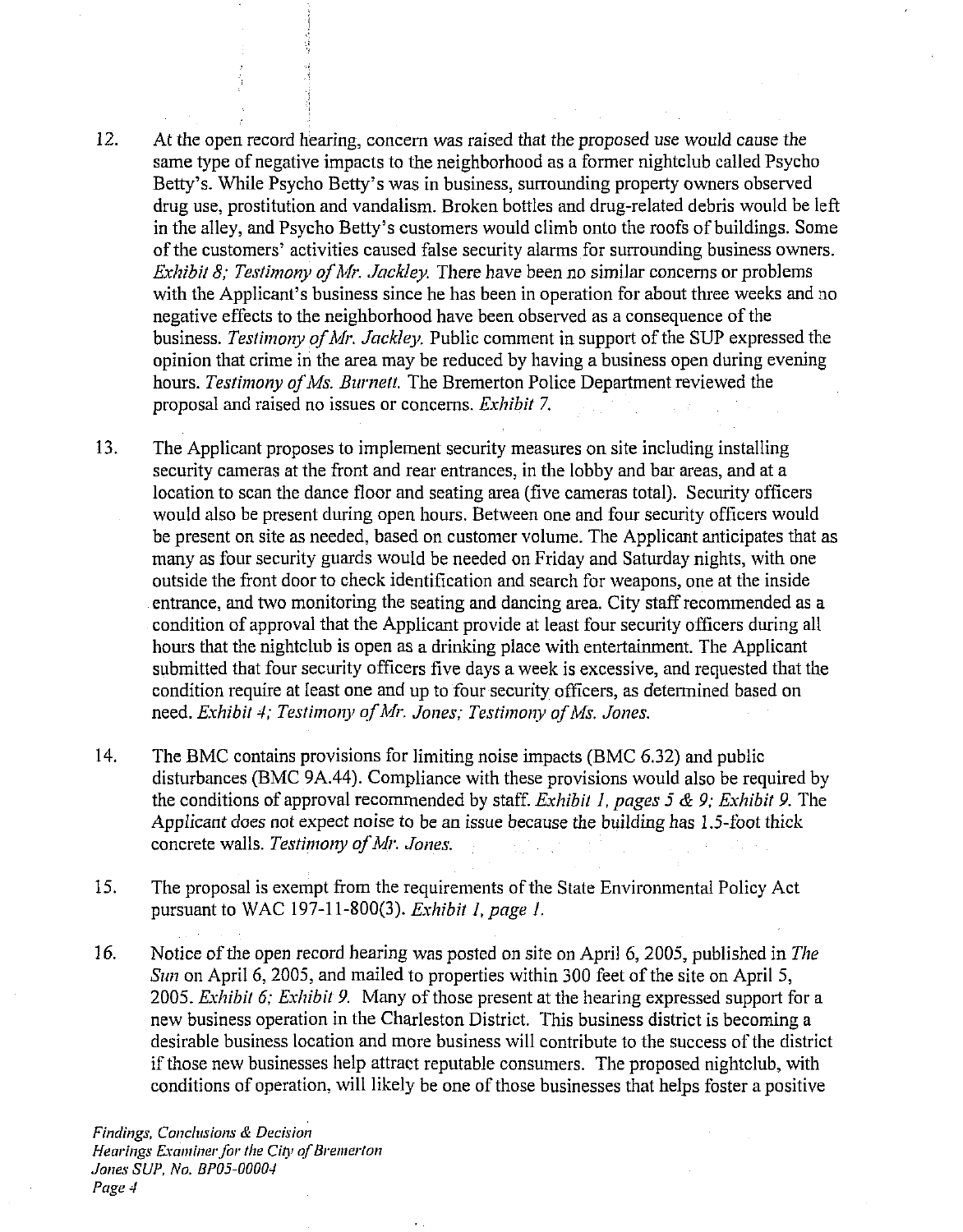business environment in the Charleston District. Other business owners and operators in the area appear generally supportive and are willing to cooperate to help each business in the area be successful. *Testimony of Mr. Ruby; Ms. Burnett; Mr. Jackley.* 

# **CONCLUSIONS**

# **Jurisdiction**

The Hearing Examiner is granted jurisdiction to hear and decide applications for Special Use Permits pursuant to Section 21.02.850 of the Bremerton Municipal Code. The decision may be to approve, approve with conditions, or deny the application.

## Criteria for Review

To approve a Special Use Permit, the Hearing Examiner must find that the application satisfies the applicable criteria for review; is consistent with the Comprehensive Plan and other adopted plans; and conforms to all applicable City development regulations, minimum standards, and design guidelines. *BMC 21.02.88j.* BMC 21.02.905(d) provides that a Special Use Permit may be approved if all of the following questions can be answered "yes":

- 1. Is the proposal consistent with the City's Comprehensive Plan and either designated "SUP" in the Zoning Ordinance, or is being processed as an "Unlisted Use"?
- 2.  $\mathbb{R}^3$  Will the proposal comply with all applicable development standards and requirements,  $\sim$  including the availability of all needed utilities and services?
- **3.** Will the proposal, along with any mitigation measures or other conditions of approval. avoid significant adverse environmental consequences?
- 4. Will the proposal be compatible with adjacent uses and surrounding neighborhood?
- 5. Does the proposal comply with all other criteria or design guidelines that are applicable  $\sim$  to the specific use or type of development?

The Hearing Examiner has authority to impose such conditions as site orientation, fencing, buffering, parking location, lighting, access. hours of operation or others as conditions of SUP approval if needed to prevent adverse impacts and/or ensure compatibility of the surrounding<br> $\frac{PMC}{2L} = \frac{PMC}{2L} = \frac{PMC}{2L} = \frac{PMC}{2L}$ area. *BMC 21.02.905(e).* 

## Conclusions Based on Findings

**1. With conditions, the proposal satisfies the criteria for approval of a Special Use Permit.** 

- a. **The proposed use is consistent with the City's Comprehensive Plan and is designated SUP in the Zoning Ordinance.** The use utilizes an existing building within the historic business district, fosters interaction among residents, and increases economic diversification. *Findings oj'Fnct Nos. I, 2, 3,* **5** & *6.*
- b. **The use will comply with all applicable development standards and requirements.** The use is exempt from the City's landscaping and parking standards. The Applicant has already installed a sprinkler system per Fire Code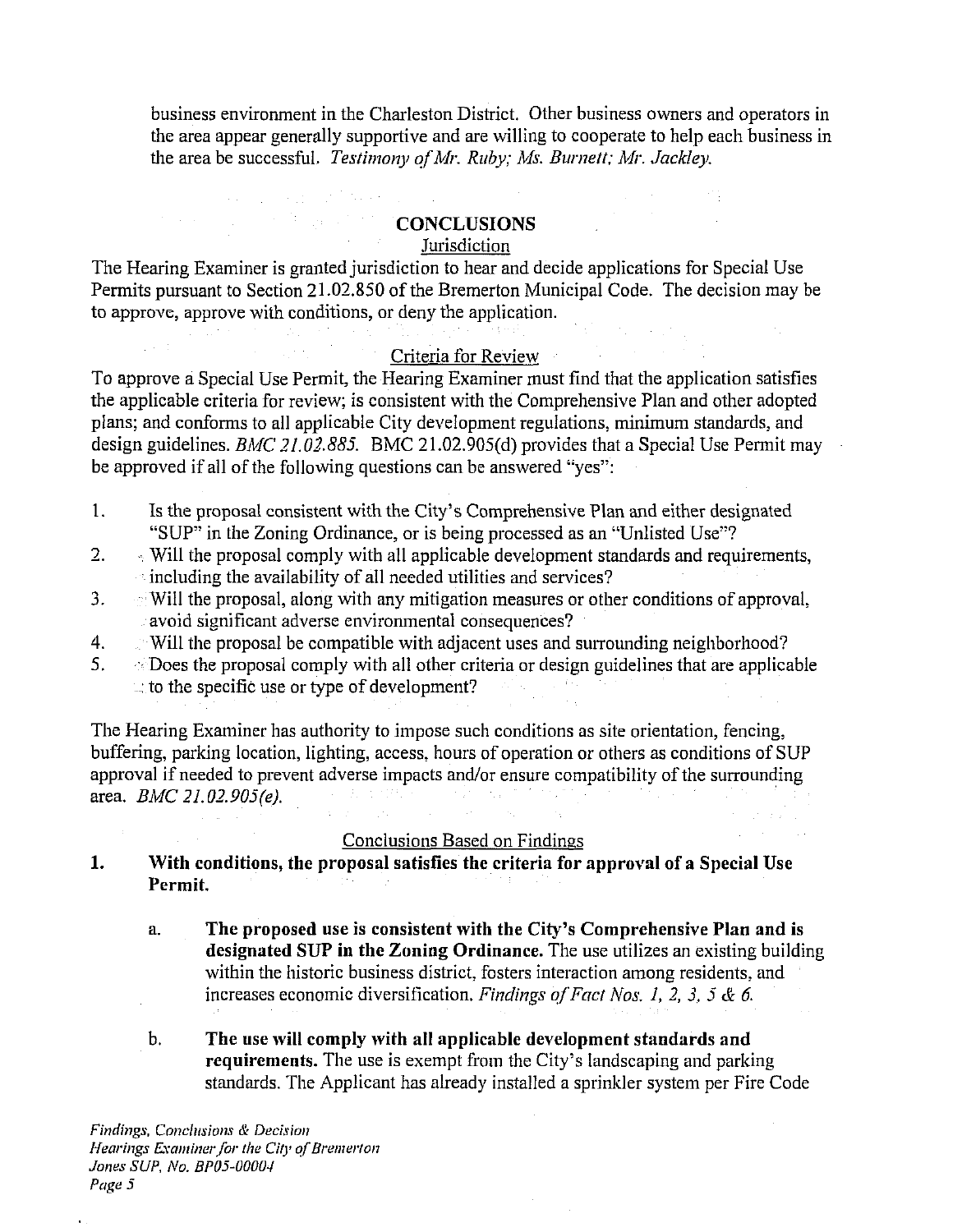requirements. Utilities are available. Compliance with the City's noise and public disturbance ordinances can be assured by conditions of approval requiring compliance. *Findings ofFact Nos. 8-11* & 14.

- c. The proposal will avoid significant adverse environmental consequences. The proposal is a change in use within an existing building. The primary potential environmental impact of the use is noise from music. However, this potential impact is addressed by the BMC and the conditions of SUP approval. The project is exempt from SEPA review. *Findings of Fact Nos. 14 & 15.*
- d. The proposal will be compatible with adjacent uses and surrounding neighborhood. The neighborhood is characterized by a mix of commercial and residential uses. The commercial uses include restaurants, services, retail stores, and adult businesses. Conditions of approval requiring security officers and cameras on site, and compliance with the City's noise and public disturbance  $\hat{\phi}$ standards will ensure a safe environment and further enhance neighborhood compatibility. *Findings of Fact Nos. 4, 12, 13 & 14.*
- e. All relevant design criteria have been addressed. *Findings of Fnct Nos. 1-13.*

# DECISION

Based upon the preceding Findings of Fact and Conclusions, the request for approval of a Special Use Permit to operate a drinking place with entertainment at 333 Callow Avenue is GRANTED, subject to the following conditions: والمستحيل والمتعارف والمستحيل والمتعارف

- 1. The applicant shall install the five (5) security cameras prior to operating the establishment as a drinking place with entertainment. The security cameras shall be maintained and operational at all times the business is operating as a drinking place with entertainment.
- 2. Adequate security personnel shall be provided. At least one security person shall be on site during all hours the establishment is open as a drinking place with entertainment. On Friday and Saturday evenings and other peak times the minimum number of security persons shall be increased as necessary to ensure compliance with conditions and to avoid any negative impacts to the surrounding neighborhood. Additional security persons may be required to be on site during hours of operation if the Bremerton Police Chief determines additional security personnel are necessary to protect the public welfare and ensure safe business operations.
- **3.** The property owner and/ or the person responsible for operating the drinking place with entertainment shall take measures to ensure entertainment activities comply with the City's noise ordinance as set forth in BMC Chapter 6.32. Measures shall include keeping doors closed at any time noise volumes might exceed the noise standards and keeping the speaker sound system volumes inside the building at a level that does not generate a violation of the standards outside the building.

*Findings, Conclusions & Decision* **Hearings Examiner for the City of Bremerton** *Jones SUP, No. BP05-00004 Page 6*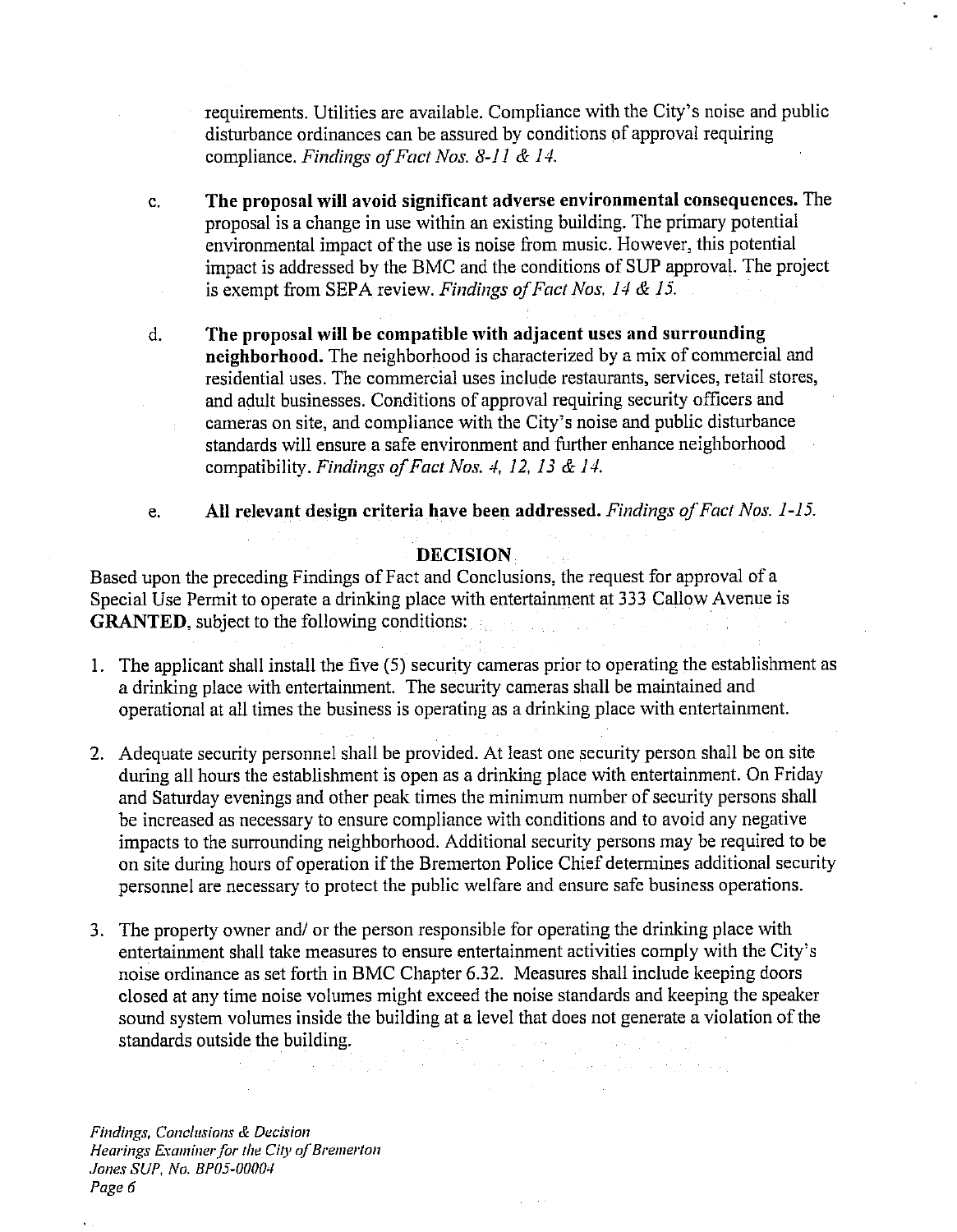4. The property owner and/ or the person responsible for operating the drinking place with entertainment shall ensure the business operates in a manner that does not violate public disturbance rules set forth in BMC Chapter 9A.44. If the Bremerton Police Chief finds the business operation causing public disturbances in violation of the Bremerton Municipal Codes, it shall be cause for the Hearing Examiner to revoke the Special Use Permit after a hearing pursuant to BMC Section 21.02.940 and any amendments hereto.

**h^**  Decided this $\underline{\leq} 6$  day of April 2005.

Comment  $\frac{1}{2}$ 

Theodore Paul Hunter Hearings Examiner for the City of Bremerton

 $Findings$ , Conclusions & Decision *Hearings Examiner for the City of Bremerton Jones SUP, No. BPOj-00004 Page 7* 

 $\mathbf{r}$  .